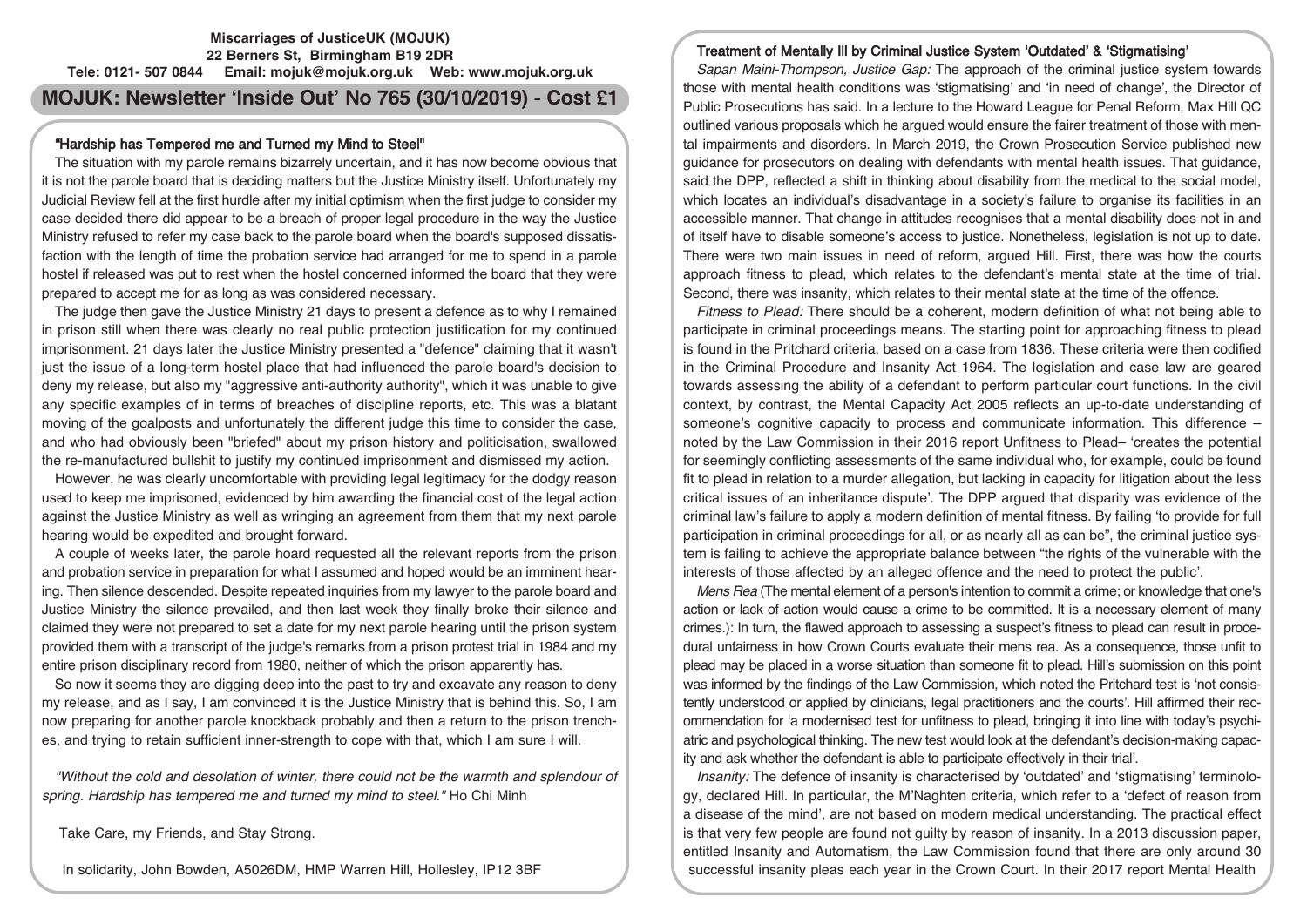and Fair Trial, the law reform and human rights organisation JUSTICE similarly stated: 'The defence is rarely used in practice, in some respects due to the difficulty posed in meeting its complicated criteria, the stigma attached to the defence and the limited disposals available.' As Hill contended, if the purpose of the criminal law is to punish those who wilfully do wrong, then the current operation of the insanity defence would suggest we are 'punish[ing] rather than compulsorily treat[ing] those who are not wilfully doing wrong'. That said, ensuring public safety remains of principal concern and so the law's distinction between 'internal' and 'external' factors in determining the cause of the accused's lack of control remains of value. It would be a 'significant improvement' said Hill to abolish the common law insanity defence and replace it with a new statutory defence where someone is not criminally responsible by reason of a qualifying recognised medical condition. The new defence would be available in relation to any criminal offence and would result in a new special verdict – 'not criminally responsible by reason of a recognised medical condition'. There would need to be a public policy discussion about which medical conditions should qualify and what outcomes are available upon such a verdict. As Hill concluded, there was 'a long way to go' to ensuring the fair and proportionate treatment of those with mental health conditions in the criminal justice system. The need for remedying some of the current imbalances was urgent, he said.

#### Kyle Major - Under Heavy Manners

I am writing today to raise awareness about the targeting and treatment I am receiving by South Yorkshire Police. Since my arrest in June 2019 for driving offences, they have done nothing but attempt and try to frame me for crimes I have not committed.

In (2017) a Prison Officer attacked me in (HMP Lindholme) and the Prisons Police Investigations team made a decision without referring it to the (CPS) not to charge or prosecute the Officer which was gross and inappropriate. Shortly after this incident I was assaulted and attacked by 6 Prison Officers leaving me paralysed from the waist down requiring the use of a wheelchair full time as outlined in my online article with (FRFI) which can be looked up as (Kyle Major - FRFI).

While medically assessed as needing a wheelchair by Senior Medical Professionals as well as an Occupational Therapist and social care needs, I was moved to a prison where my life was in danger (HMP Moorlands). I was given a (wheelchair friendly cell) fully adapted for my disabilities. Quite frequently I used to get many people in and out of my cell, on one occasion there was a number of people in my cell, and an incident between prisoners arose which had nothing to do with me, and a prisoner was injured during their altercation, the Police have attempted to say that I was involved in this altercation yet I was in a wheelchair and unable to walk. I was interviewed and then shortly released into the community where I was in a Probation Hostel for (3 months) suitable for disabilities and then went on to have double surgery on my spine. The surgeon involved in my case was quite clear in the fact that the bottom of my spine was crushed trapping the Central Nervous System on my left side predominantly and my lower spine. It was impossible for me to stand.

The altercation between the two prisoners took place in (January 2018), and I was released in (April 2018) after being denied multiple medical appointments by the Prison Service which I needed. Over 12 months later the Police turn up and issue me a Proceeds of Crime Application in an attempt to steal my (jewellery) and accompanied with them is a member of (South Yorkshire Police Prisons Investigations Team) which I thought was strange.

Ten days later at a pre-sentencing hearing, I hear for the first time that I am due up in Court in (November 2019) for an offence of Section 18 Wounding with Intent from (January 2018) at

this time I was genuinely and sincerely unable to stand and walk. This could have been quickly confirmed by my spinal surgeon who did a (double operation) on my (spine), but clearly, the police have failed to do this proving it is a genuine setup! This case will be thrown out without a doubt!

However, what is happening is the police are clearly trying to shine me in a negative light, so the judge that sentences me for the pending matters gives me a harsh sentence, it is unfair and targeted/corrupt treatment by South Yorkshire Police in order to get me extra time in prison. This is not justice! This is criminal and calculated targeting by the police and prison service combined. I am under genuine threat 100%,

I currently have a complaint against South Yorkshire Police for failing to inform me that my life was in danger when they had information this was the case. I was later rammed into a Cul de Sac and had 12 bullets fired at me from a semi-automatic weapon. The police had information my life was at risk and failed to notify me clearly proving South Yorkshire Police were contributing to getting me murdered. My complaint to the 'Independent Office for Police Conduct' (IOPC) has clearly upset them, and I am still having problems with my mobility now and find it hard to walk due to the constant denial of medical treatment by the (NHS) under the influence of (HMPPS). The Police, Prison Service and Probation Service are ganging up to try and set me up and put me in Prison for things I have not done. I need help and support more than ever.

Deep in Struggle and Solidarity, Kyle Major: A13397AJ, HMP Doncaster Marsh Gate, Doncaster, DNS 8UX

## Ivor Bell Cleared of Soliciting Jean Mcconville Murder

Belfast Telegraph: Boston tapes interviewer 'out to get Gerry Adams', says judge. Veteran Republican Ivor Bell has been acquitted of any involvement in the IRA's abduction, murder and disappearance of mother-of-ten Jean McConville. Mr Bell was found not guilty of having done two acts of soliciting to murder Mrs McConville in 1972 after a judge ruled the Crown's main evidence was "inadmissible." The trial - which saw former MP Gerry Adams called as a witness - commenced last week but could not be reported on due to a restriction which was only lifted today, Thursday 17th October 2019 .

A jury of eight men and four women were sworn in to preside over the trial and were told their role was to determine whether or not Mr Bell solicited the murder by encouraging others not before the court to murder her, and endeavouring to persuade others to murder her. After hearing evidence from a number of witnesses, the jury was addressed by Mr Justice O'Hara, who said: "As a result of some legal rulings to legal arguments made over the last two days, there is now no evidence which the prosecution can put before you in order to support the case it was making against Mr Bell. "My ruling now is to direct you to return a verdict of not guilty because you simply cannot find him to have done the acts alleged." Mrs McConville (38) was dragged from her Divis home by a masked gang in late 1972 and was murdered and 'disappeared' by the IRA. Mr Bell, an 82-year old former IRA man from Ramoan Gardens, in west Belfast, was excused from attending due to ill health. Before the trial began, he was examined by several doctors and was diagnosed as having vascular dementia.

In a hearing which spanned seven days, the jury was played extracts of audio tapes from the controversial Boston College's Belfast Project. The project was designed to become an oral historical account of the Troubles, and included interviews with former senior paramilitaries about their roles during the conflict. The director of the project was journalist Ed Moloney, while the interviewer was former IRA prisoner Anthony McIntyre, and it was the latter's role that formed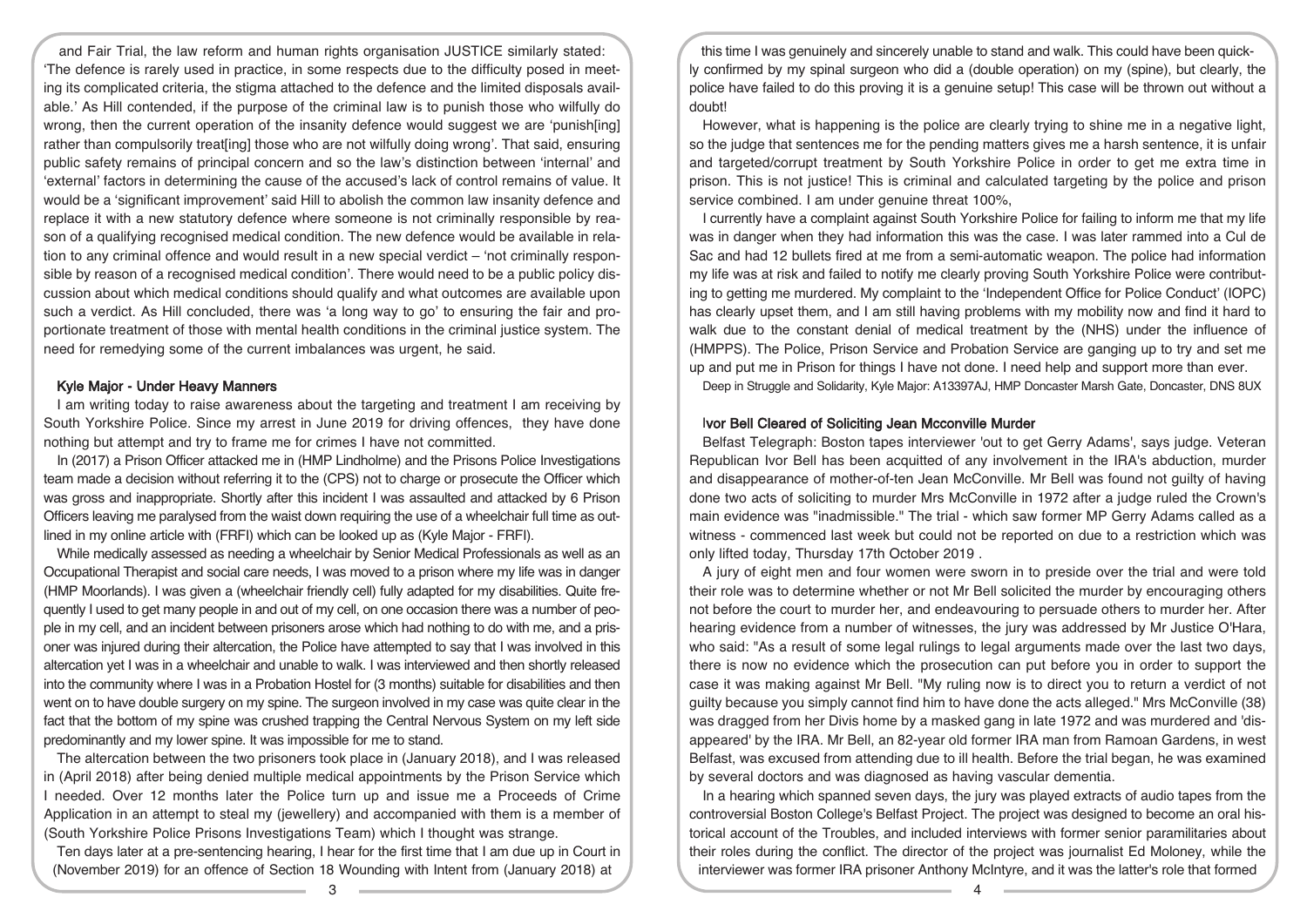part of the defence application to entirely exclude the Boston Tapes as evidence. Extracts of two interviews, which were conducted with interviewee Z and who trial judge Mr Justice O'Hara ruled was Mr Bell, were played twice to the jury last week. In the tapes, Mr Bell claimed that in late 1972 he and two men he named as Gerry Adams and the now-deceased Pat McClure held a meeting where Mrs McConville's fate was discussed. Mr Bell claimed Mrs McConville was suspected of being an informer, and that he had no problem shooting touts. He also said that when he was told at that meeting that the plan was to bury her, he disagreed as it "defeated the purpose." All the allegations made against Mr Adams were denied when he was called to give evidence earlier this week. From the witness box, he denied being a member of the IRA and of any involvement in the abduction, murder and burial of Mrs McConville.

In his ruling, Mr Justice O'Hara noted that Mr McIntyre - who refused to co-operate with the court proceedings - "had an agenda" against Gerry Adams, the peace process and the Good Friday Agreement. He also felt that after listening to the interview with Mr Bell, the tapes "clearly show Mr McIntyre leading Mr Bell to speak against Gerry Adams." Mr Justice O'Hara also raised the issue of a guarantee the interviewees - including Ivor Bell - were given at the time, namely their tapes would not be released until after their deaths. The Judge said this guarantee may have led to a situation where while Mr Bell felt "liberated to tell the truth ... the difficulty is he may also gave felt free to lie, distortion, exaggerate, blame and mis-lead."

Branding the evidence on the tapes as "tainted", Mr Justice O'Hara said there was "clear bias" on the part of Mr McIntyre who was "out to get Mr Adams", and the information given orally by Mr Bell was "unreliable as a direct result of the way it was induced by Mr McIntyre." The Judge also noted that a witness who was involved in the early stages of the Belfast Project, Professor Kevin O'Neill, branded the project as "deeply flawed because of the lack of proper consent on the part of the interviewees." Prof O'Neill, who gave evidence on Monday via video link from Boston, said he was "frozen out" when he raised concerns about bias within the Project. He also branded it as "highly controversial ... it's now held up as a model of how not to do an oral history." The Judge therefore ruled all the evidence from the Boston Tapes was inadmissible on Wednesday morning. He granted an overnight adjournment to allow the Crown time to consider its options, and this morning Crown QC Ciaran Murphy confirmed there would be no further evidence presented against Mr Bell. Mr Justice O'Hara addressed the jury and after directing them to return 'not guilty' verdicts, he thanks them for their time and released them from jury service.

#### Application to Exclude the Boston Tapes Evidence

[1] The accused, Ivor Bell, was charged with two offences of soliciting the murder in 1972 of Mrs Jean McConville. On the first charge he was accused of encouraging persons not before the court to murder her contrary to Section 4 of the Offences Against Person Act 1861 and common law. On the second charge he was accused of endeavouring to persuade persons not before the court to murder her, again contrary to Section 4 and common law.

[2] The evidence on which the prosecution case relies is what it asserts is a confession made by Mr Bell to Mr Anthony McIntyre in 2004. It is contended by the defence that the circumstances in which Mr Bell confessed to Mr McIntyre are such that the evidence of that confession should be excluded under Article 74(2) and Article 76 of the Police and Criminal Evidence (Northern Ireland) Order 1989.

[3] It is necessary to set out the background to this case in order to put the application to exclude the evidence in context.

[4] Mr Bell is now 82 years old and suffers from vascular dementia. He is not fit to stand

trial. Accordingly the issue for the jury at the end of this hearing will be whether he did the acts alleged by the Crown, not whether he is guilty of the offences charged. That difference is not something which affects the ruling I have to give. The question of what evidence is admissible is not affected by this being a hearing of the facts.

[5] The evidence before the court is that in or about 2000 Boston College, Massachusetts agreed to develop an oral history project, the Belfast Project. The College entered a contract with a journalist Mr Ed Moloney. Under the terms of that contract it was agreed that he would be the Project Director. As part of this role he was to require interviewers and interviewees to sign a confidentiality agreement forbidding them from disclosing the existence or scope of the project without the permission of the College.

[6] Mr Moloney's agreement with the College also provided that each interviewee was to be given a contract guaranteeing to the extent American law allows the conditions of the interview.

[7] The project employed researchers to interview former members of the IRA and the UVF. One of those researchers, the one who interviewed Mr Bell, was Mr McIntyre.

[8] The interviewees were given contracts to sign called donations agreements. The one signed by Mr Bell, assuming he did in fact sign one, has not been traced but on the evidence available it is clear that it did not comply with the terms of the College's agreement with Mr Moloney. Instead all of the interviewees appear to have agreed to the following: "Access to the tapes and transcripts shall be restricted until after my death except in those cases where I have provided written approval for their use following consultation with the Burns Librarian Boston College. Due to the sensitivity of content the ultimate power of release shall rest with me. After my death the Burns Librarian of Boston College may exercise such power exclusively."

[9] The terms of this agreement are immediately striking because they omit the critical clause that control or confidentiality is protected but only "to the extent American law allows". In other words the interviewees did not control access to the tapes or transcripts to the exclusion of all others: their control could be overridden by the law of the United States.

[10] On the available evidence that fact was not known to any of the interviewees involved in the Belfast Project including Mr Bell.

[11] The existence of the Belfast Project became public knowledge in a number of ways. In particular it was revealed by the publication in 2010 of a book "Voices from the Grave, Two Men's War in Ireland" by Mr Moloney. That book was based on interviews with Mr Brendan Hughes and Mr David Ervine, one a Republican and the other a Loyalist who had both died. The introduction to the book was written by professors from Boston College who were involved in the Project, Robert O'Neill and Thomas Hachey.

[12] In addition news reports emerged in which Ms Dolours Price, an interviewee who was still alive, revealed that she had given interviews for a project identifiable as the Belfast Project and that she had admitted to being involved in the murder and subsequent hiding of the bodies of four victims of the IRA. These were reported to have included Mrs Jean McConville.

[13] These revelations triggered applications to compel the College to release tapes and associated documents from interviews with Mr Hughes, Ms Price and any other interviewee with information about the death or abduction of Mrs McConville.

[14] Mr Moloney and Mr McIntyre were joined in court proceedings involving Boston College in the United States and were unable to persuade the relevant courts that the documents and tapes should be withheld from the Police Service of Northern Ireland.

[15] On receipt of the tapes the PSNI interviewed the defendant Ivor Bell. The jury has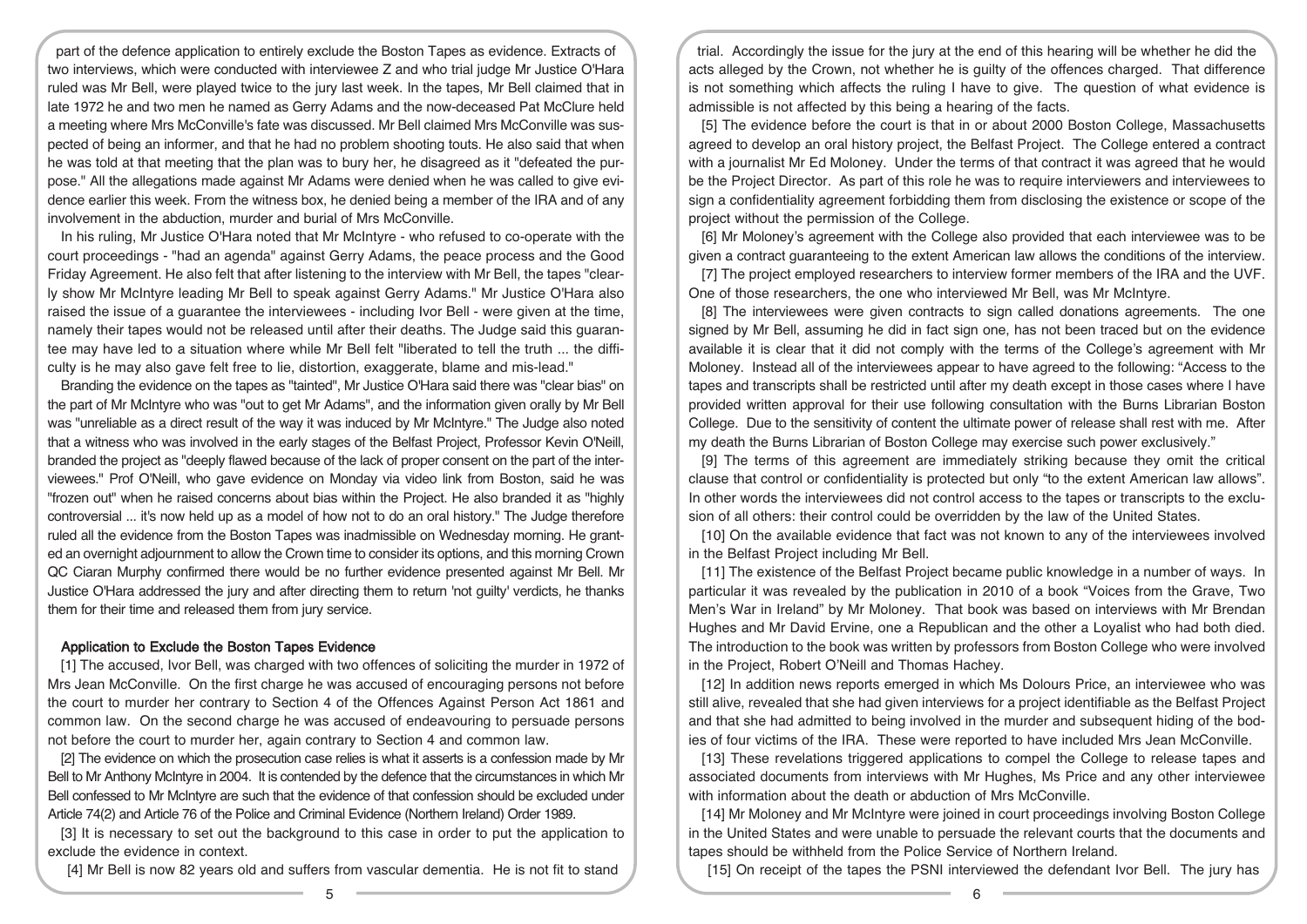heard relevant extracts from interviews 11 and 42 in which statements were made which amount to a confession to involvement in Mrs McConville's murder, on the Crown's case.

[16] One issue before the jury is whether the tapes are in fact of conversations with Mr Bell. In the documentation the interviewee is anonymised as Z. For the purposes of this ruling I will assume that it is in fact Mr Bell because: (i)An expert witness Mr Hirson has expressed the opinion that it is likely to be Mr Bell speaking. (ii) That evidence is support by multiple additional and strong pointers to Mr Bell including: - Z refers to being divorced from his first wife. Mr Bell was divorced in 1985. - Z refers to being arrested and held in custody on foot of allegations made by Beano Lean which were then retracted - this happened to Mr Bell in 1983. - Z refers to himself and Mr Gerry Adams being in prison - it is agreed that Mr Bell and Mr Adams were in prison together and that they were convicted together in 1975 for Mr Adams escaping from lawful custody with Mr Bell's assistance in 1974. - There is a reference to Z's brother Billy - Mr Bell has a brother christened William. - There is a series of references by Z to himself as "Ivor". In short the evidence that Z is Mr Bell is overwhelming, though if this case goes to the jury that will be a matter for them to decide.

[17] Neither Mr Moloney nor Mr McIntyre assisted with police enquiries nor did they give evidence at this trial. They did not therefore give any explanation for the form of the guarantees provided to the interviewees or any of the other troubling aspects of the Belfast Project.

The Application o Exclude the Tapes and Transcript

[18] On the prosecution case the exchanges between Mr McIntyre and Mr Bell during interviews 11 and 42 amount to a confession by Mr Bell. For the purposes of this ruling it is immaterial what offences Mr Bell admits to, if any - the point is that it is a confession, according to the prosecution, which the prosecution want the jury to consider.

[19] The admissibility of confessions is largely governed by Article 74 of the Police and Criminal Evidence (Northern Ireland) Order 1989. Article 74 paragraph (1) provides:" In any criminal proceedings a confession made by an accused person may be given in evidence against him in so far as it is relevant to any matter in issue in the proceedings and is not excluded by the court in pursuance of this Article."

[20] Article 74(2)(b) then provides: "If, in any criminal proceedings where the prosecution proposes to give in evidence a confession made by an accused person, it is represented to the court that the confession was or may have been obtained— (a)by oppression of the person who made it; or (b) in consequence of anything said or done which was likely, in the circumstances existing at the time, to render unreliable any confession which might be made by him in consequence thereof, the court shall not allow the confession to be given in evidence against him except in so far as the prosecution proves to the court beyond reasonable doubt that the confession (notwithstanding that it may be true) was not obtained as aforesaid."

[21] For Mr Bell, Mr Macdonald QC with Mr Hutton contends that in this case the false promise of confidentiality was so absolute that Mr Bell wrongly understood that nothing would be revealed of what he said until after he died, unless he consented, and that therefore there would be no consequences to him from what he said. To put this within the statutory wording, what was said or done was that he was given the false guarantee following which and in consequence of which he said what he did about Mrs McConville's murder and subsequent disappearance.

[22] Mr Macdonald further contends that the false promise which led Mr Bell to talk was likely in the circumstances existing at the time to render unreliable any confession.

[23] In support of this proposition Mr Macdonald highlighted a number of points including:  $\cdot$ On the available evidence Mr McIntyre is hostile to the peace process, to the Good Friday

Agreement and personally to Mr Adams. · Mr Bell shares those views and that hostility. ·This makes it all the more likely that allegations will be made against Mr Adams to damage his reputation. ·The tapes clearly show Mr McIntyre leading Mr Bell to speak against Mr Adams. · The tapes clearly show Mr Bell's hostility to Mr Adams · At some points there is discussion off tape which leads to a version of events being changed on tape to the detriment of Mr Adams. Specifically there is a change of position by Mr Bell on whether Mr Adams approved of or was involved in the decision to "disappear" Mrs McConville after she was murdered. · As conceded by Detective Chief Inspector Montgomery Mr Bell said some things in his interviews which were at least wrong (in relation to the Four Square Laundry) if not wholly untrue (the suggestion that a brigadier's daughter had been killed in a Crumlin Road massage parlour).

[24] In this context Mr Macdonald says Mr Bell could speak dishonestly, unreliably, with exaggeration or just incorrectly because there would only be scrutiny of what he had said after he died.

[25] That being so, it is contended that the prosecution simply cannot prove beyond a reasonable doubt that the confession was not obtained as a direct result of the false promise or guarantee notwithstanding that it may be true. On that analysis the tapes should be ruled inadmissible.

[26] For the prosecution Mr Murphy QC with Mr Russell contends that contrary to the defence submission the guarantee of confidentiality would have liberated Mr Bell to tell the truth as his legacy. He challenged the suggestion that the false promise was likely to lead to lies being told by Mr Bell to blacken Mr Adams name even if in doing so he implicated himself in crimes which he had not actually committed.

[27] Mr Murphy strongly submitted that the issues raised under Article 74(2)(b) were more properly for the jury to consider and that when they came to do so all of the arguments and points made for Mr Bell would be considered by the jury. This would include their consideration of the hearsay evidence which I allowed the jury to receive to the effect that Mr Moloney was tainted by being a money grabber and Mr McIntyre by being a dissident.

Discussion: [28] The words in Article 74(2)(b) "likely to render unreliable any confession" do not require the defence to establish a case that the confession was probably unreliable. In this context "likely" means less than that.

[29] And the issue at this stage is not whether the confession was true because the provision states "notwithstanding that it may be true".

[30] Rather at this point the question is whether any confession made by Mr Bell in consequence of the false guarantee given to him was likely to be rendered unreliable.

[31] In my judgement Mr Bell may well have said what he did as a direct result of the false guarantee of protection. More than that, this so-called guarantee came from someone who was not in any way a professional or neutral interviewer. Mr McIntyre had his own agenda against Mr Adams, the peace process and the Good Friday Agreement. That is clear from the tapes. He is also someone whose work was not being properly scrutinised or verified. The Oversight Committee which was supposed to review and supervise the Belfast Project was never established. Another Professor O'Neill, Professor Kevin O'Neill, who raised concerns in or about 2001 about the manner of interviewing was in his words "frozen out" of further involvement.

[32] Among the various authorities I was helpfully referred to by counsel is R v Proulx [2001] 1 AER 57. In his judgment at paragraph [47] dealing with the equivalent provisions in the legislation applicable in England and Wales Lord Justice Mance stated: "Section 78 of PACE calls for the exercise of overall judgment or discretion. Section 76 of PACE although it includes some judgmental elements involves an essentially fixed scheme. Once it is represented to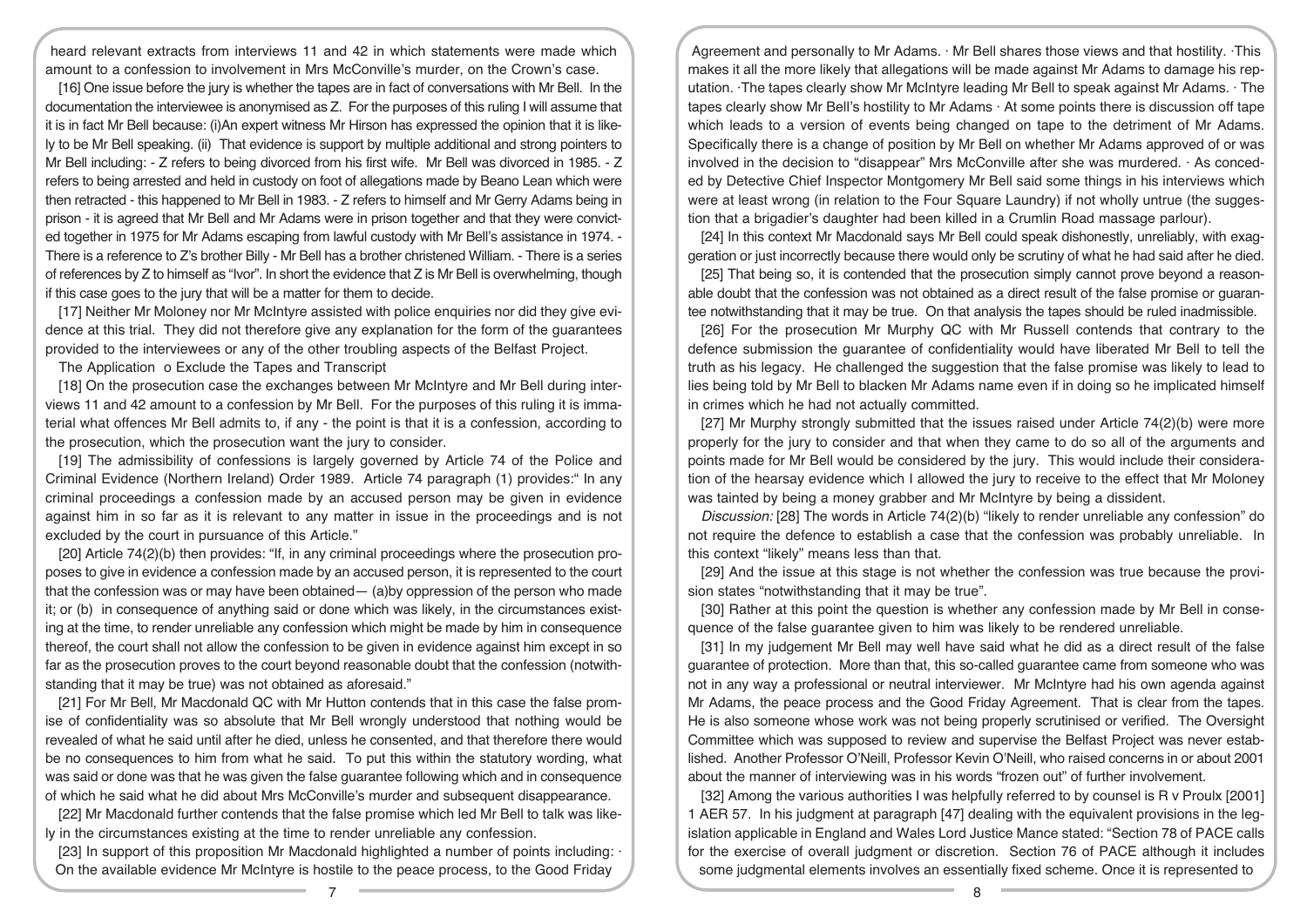the court that the confession was or may have been obtained as stated in Section 76 then it is for the prosecution to prove if it can that it was not so stated. And if the prosecution fails to prove this then the confession must be excluded."

[33] I agree entirely with Mr Murphy's submission that what Mr Bell said in the interviews might be true. I also agree that he might have felt liberated and free to tell the truth and to leave as his legacy his version of the Troubles. The difficulty is that he might also have felt free to settle scores with his former colleagues who he believed had betrayed their cause. He may have felt free to lie, to distort, to exaggerate, to blame and to mislead. The prosecution simply cannot prove beyond a reasonable doubt that whether it is true or not the confession was not the consequence of the false guarantee. I find that the confession is likely to be unreliable in the sense that it may well be unreliable as a direct result of the circumstances in which it was improperly and dishonestly induced by Mr McIntyre working under the auspices of the Project Director Mr Moloney in conjunction with Boston College. In the circumstances I rule that the tapes and transcripts are inadmissible.

Article 76: [34] In case I am wrong in my finding under Article 74(2)(b) I turn to consider whether the confession evidence should be excluded under Article 76 which provides as follows: "In any criminal proceedings the court may refuse to allow evidence on which the prosecution proposes to rely to be given if it appears to the court that, having regard to all the circumstances, including the circumstances in which the evidence was obtained, the admission of the evidence would have such an adverse effect on the fairness of the proceedings that the court ought not to admit it."

[35] This provision requires a broader consideration of fairness than the specific narrower terms of Article 74. For the prosecution Mr Murphy relied by analogy on R v Mawhinney [2012] NICA 27 in which the Court of Appeal dismissed an appeal against a conviction by a jury of murder. In that trial Lord Justice Weir had declined to exercise his discretion under Article 74 or under Article 76 to exclude evidence of interviews with the police or a confession by the defendant to his second wife that he had murdered his first wife. The confession to the second wife was made, allegedly, when he was under the influence of alcohol.

[36] I appreciate that I was referred to this authority in the context of a submission that like Lord Justice Weir I should leave all the multiple issues about the confession on the Boston tapes to the jury.

[37] However, this present case could not be further removed from that scenario. The factual scenario here is almost certainly without precedent. Mr Bell was guaranteed that whatever he said would remain confidential. As I have already indicated above this gave him freedom to speak the truth but it also gave him freedom to lie, to distort, to exaggerate, to blame and to mislead. The person interviewing him had a clear bias and was "out to get" Mr Adams and others. Mr Bell shared that perspective on recent Republican history and its leaders.

[38] In these circumstances I am satisfied that the only proper course is to exclude the tapes and transcripts under Article 76 because having regard to all the circumstances which I have set out above the admission of this tainted evidence would have an incurable adverse effect on the fairness of the proceedings.

[39] In conclusion I want to add the following short comments. The McConville family suffered the murder of their mother and the hiding of her body which was not discovered for 30 years. For more than 25 years the IRA falsely denied any involvement in her murder. That lie greatly aggravated the already huge loss which the family suffered. It is entirely natural that they, perhaps more than most victims of violence here, want the perpetrators to be held to account no matter how long that takes.

[40] However, people cannot be held to account and held to be responsible in a criminal

court without reliable evidence being gathered and put before that court, admitted in evidence and then accepted by a judge or jury as proving the facts beyond a reasonable doubt.

[41] When Professor Kevin O'Neill gave his evidence he said that even though the tapes he listened to in 2001 were flawed they were still valuable. Their value lay in explaining how young people in Northern Ireland got caught up in violence and did what they went on to do. However he believed that the Z tapes 11 and 42 which are relevant to this case and which he only heard in the context of this case were much more compromised than that. This was due to the clear bias shown by the interviewer Mr McIntyre as he led and encouraged Mr Bell. Even though Mr Bell did not inevitably follow that lead the invitation was there to do so. The Professor's analysis seems persuasive to me. When he uses the word compromised he is really questioning the reliability of what Mr Bell said.

[42] The tapes will become public with the end of this trial. Everyone who reads about them can form their own view, informed or otherwise, on the many issues they raise. But in the context of a criminal trial they are just not reliable or fairly obtained evidence.

#### Death Of Marc Maltby In HMP Nottingham - Jury Find Staff Actions Inadequate

The inquest into the death of 23 year old Marc Maltby concluded on Tuesday 14th October, with the jury finding that his death, by hanging, was a suicide. On 12 October 2017, the date of Marc's death, prison officers used a table tennis table to block his cell door after he started throwing objects through the observation hatch. The jury found that the placing of the table in front of the cell door and the subsequent actions of staff were "inadequate".

Marc was from Chesterfield and was described by his family as being very friendly and with a little cheeky smile which sometimes hid his vulnerability. Marc was the fifth of five prisoners to die at Nottingham in a month from 13 September 2017. Like previous inquests, the jury heard evidence that in 2017 Nottingham prison was "incredibly troubled". Newly qualified staff were ill equipped to manage widespread violence and drug use, which one officer described as a "war zone." The inquest heard that Marc had been recalled to prison and arrived at HMP Nottingham on 22 November 2017. He requested help from the mental health team during his initial health screening. An assessment was scheduled for 8 October but by then, Marc had been moved to a different wing, which had not been communicated to the nurse. The appointment was rescheduled for 20 October which meant a delay of 28 days against a target attendance time of five days.

The jury also heard that Marc faced difficulties in prison. On or around 9 October (the evidence was conflicted, in part because no record had been taken) he had an altercation with his cell mate and the two were separated. A prisoner told the inquest that Marc was aware of further threats of violence but had been initially unconcerned until he learned who the threats were coming from. Marc passed a note to prison staff saying he was under threat, would be staying in his cell for his own protection and that he expected to be "cut". He also asked to move wings again. A violence reduction investigation was never opened. Three days later on 12 October, Marc began damaging his cell. The jury heard that this was likely to be an expression of distress or frustration, aimed at getting himself moved. He asked to call his mother but was told it was too late to make calls. Following this, prison officers moved a table tennis table in front of his cell door to block the observation hatch to prevent Marc from throwing objects onto the landing.

The inquest was told a senior prison officer instructed a new officer to keep an eye on Marc. but the new officer could not remember that instruction, nor what he should expect, or monitor. He said he went to the Marc's cell once after his cell bell was called but did not attempt to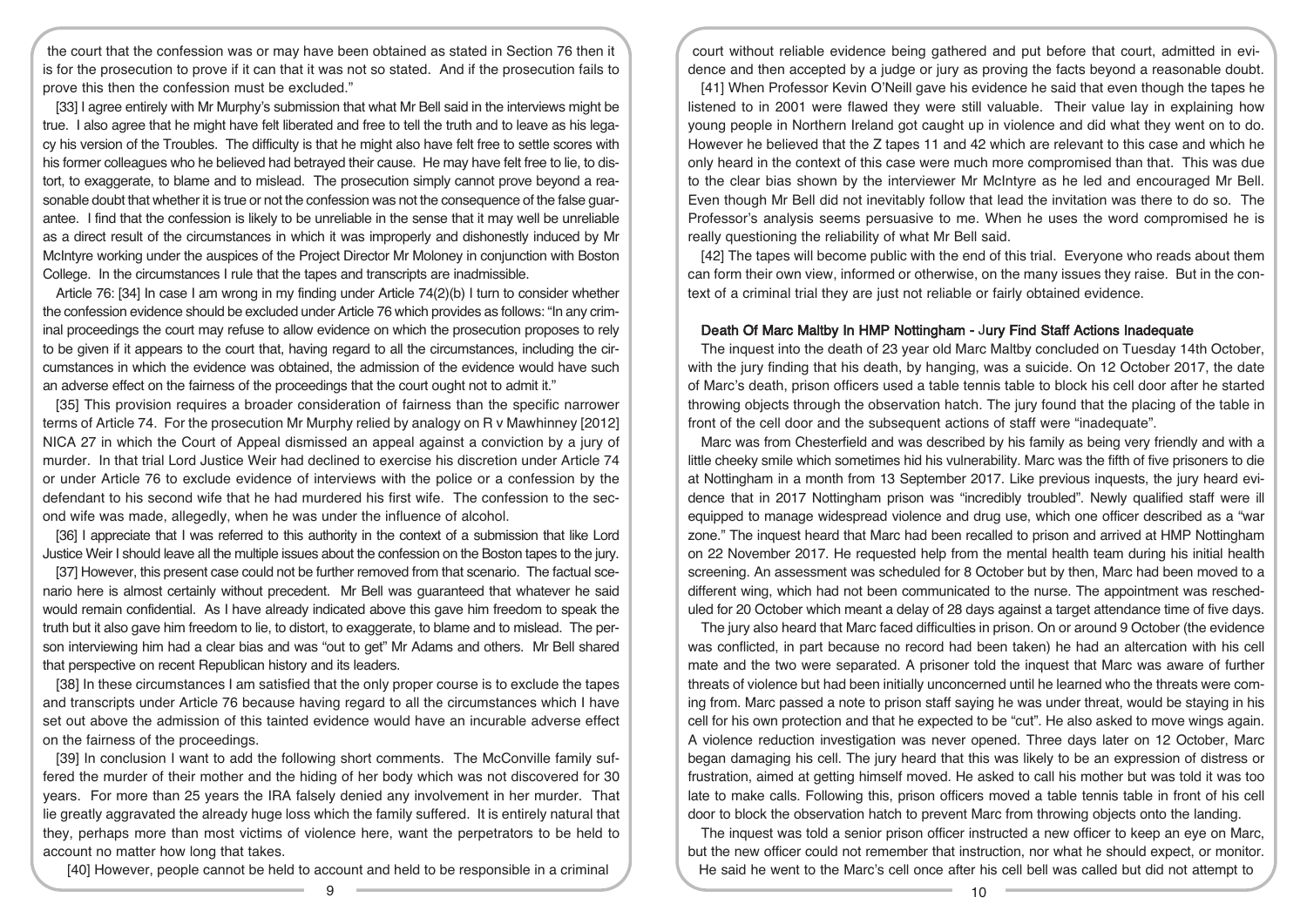engage with Marc. A prisoner told the jury that officers often switched off cell bells without checking in on prisoners. Shortly before 7pm on 12 October the same prisoner was returning to his cell following an escorted visit to the medication hatch. He moved the table tennis table that had been placed to block the door of Marc's cell. When the prisoner looked into the cell, he saw that Marc was hanging. He could not be resuscitated and was pronounced dead at 7.18pm.

Sharon Whitford, mother of Marc said: "Nottingham prison was not able to listen and respond to prisoners like Marc. Staff did not have the time, and when they did they did not have the experience. Marc was trying to get attention. I think that if he had managed to speak to me that day I would have been able to calm him down. If staff had been able to spend time with him, and deal with his problems, he would have calmed down. Marc did not intend to die. He just wanted someone to listen."

Natasha Thompson, Senior Caseworker at INQUEST said: "Marc's death was entirely preventable. He was in clear distress, but his calls for help were consistently disregarded by those who owed him a duty of care. This once again points to the fundamental failure to treat people in prison with decency and compassion and highlights the systemic inertia to enact changes following previous deaths. At a time when the government is promising more money for prison places, our ongoing casework shows that expanding the prison system is not the solution to preventing further deaths and harms. We must look beyond the use of prison and act upon what are clear solutions - tackling sentencing policy, reducing the prison population and redirecting resources to community health and welfare services."

Jo Eggleton of Deighton Pierce Glynn solicitors said: "Yet again we see the results of a prison being chronically under resourced and under staffed. Bench marking did this. The ministers who did this are responsible. Prisons run with cooperation and understanding, and when they are run down to minimum levels things overheat and ultimately explode. That is what happened in Nottingham in 2017. It is only with proper staffing, and focused attention on things like the Violence Reduction policy and the ACCT (suicide and self-harm monitoring) that deaths like this can be avoided."

#### Reporting Restriction on Rape Defendant's Name Continues After Acquittal

Doughty Street Chambers: After a trial of six days, AA was acquitted of rape. AA was indicted in his birth names. AA's counsel, Abigail Bright, had sought a reporting restriction of AA's name before the start of the trial with effect for each day of the trial. That application was granted and a reporting restriction was made. Upon AA's acquittal, his counsel applied for the reporting restriction on AA's name to continue until further order. Legal argument was heard. It is rare, in practice, for the public interest not to be served by the press having freedom to publish (at a minimum) the fact of an acquittal and the name in which a defendant was indicted or otherwise known at a trial which was conducted with a jury sitting in open court. AA's counsel submitted on exactly how two articles of the European Convention on Human Rights, articles 2 and 10, were engaged, and why AA's case was a rare case in which article 2 was clearly engaged. The judge was persuaded that AA would be at risk of reprisals such that his life would be endangered in the event that the fact of his name and his acquittal of rape were to be published. Practical arrangements were made for the press to have facility to address the Court, at any time in the future, to revisit this most rare example of a reporting restriction made until further order on the fact of a rape defendant's name and acquittal. AA has a right to be notified of, and to participate in, any such argument and so to submit that the unlimited restriction on reporting of his name and acquittal should be in perpetuity. The case is the only known instance of a reporting restriction on a defendant's name continuing after acquittal of rape.

## Ageing Prison Population 'Sees Prison Officers Working as Carers'

Many prisons are not designed to cater for an ageing group of inmates. The ageing jail population has left prison officers providing care for a growing number of older inmates "dying in front of them", officers have said. The warning from the Prison Officers' Association (POA) has come as new figures revealed the oldest prisoner in England and Wales was 104 years old. The data showed there were 13,617 inmates aged above 50 out of a prison population of 82,710 in June 2019. "You're looking at young prison staff that are trained to be prison officers that are becoming carers," said Dave, who has worked in prisons as a custodial manager for more than 30 years. The former officer, who did not want his real name used, said when he started work older prisoners were transferred to less secure jails when they approached the end of their sentences but that had changed. "Now you're getting older prisoners starting big sentences and the young prison officers are coming straight from university, with very, very little life experience and then they're having to deal with major traumatic events like somebody dying in front of them or caring for somebody that is at the end of their life." His concerns were echoed by the chief inspector of prisons, Peter Clarke, who said the Prison Service should consider whether a new type of accommodation was needed, specifically designed to deal with older prisoners. "It feels to me as if they're trying to shoehorn this problem into existing accommodation instead of thinking more radically," Mr Clarke said.

Ken Denton, from West Yorkshire, was released from prison in June after serving a sentence for fraud and threats to kill. Aged 53, he was housed in an over-50s wing at a Yorkshire prison. "When you look at some of the prisons, you know, they're three or four landings high, thin ladder stairways, how do you expect an elderly person to climb them? "When they come in, you are assessed and they'll say well you should be located 'flat' but if there's no space where you going to put somebody? How can you put somebody at second or third landing? You can't, it's inhumane. "I saw people with cancer, saw people with diabetes, long term prisoners that need their medication but can't get to their medication because the medication hatch is on the second floor and they've got to go to a lift but they can't get into the lift because there's no staff to take them. "If you needed a wheelchair, it might take you three to four months to get a wheelchair because one had to be designed for yourself and it also had to come from the specific local authority in the area you came from."

The Prison Service said: "An ageing prison population poses particular challenges, which is why we work closely with local councils and healthcare providers to make sure we meet the needs of elderly prisoners. "Last year, a report by the chief inspector of prisons found there was good work ongoing to adapt prisons for older inmates, and we have updated guidance for governors on how to best support them." However, national chair of the POA, Mark Fairhurst, said the system was failing to meet the needs of elderly inmates. "We need more disabled access cells situated at ground floor level. We need 24-hour healthcare and we need proper training for staff."

Tougher prison sentences and the rise in the number of those convicted of historic sexual offences are believed to be part of the reason for the ageing prison population. In 2016, 101 year-old Ralph Clarke was jailed for 13 years for committing 30 child sex offences dating from the 1970s and 80s. He was believed to be the oldest person convicted in British legal history. The chief inspector of prisons said the issue of an ageing prison population had to be addressed

Dr Mary Turner, reader in health services research at Huddersfield University, said: "People tend to get longer sentences, even in older age, now than they might have done in the past and there are now more older people going into prison than there are being released." She said the situation was not sustainable. "We can't just see these numbers going up and up and trying to cope with it in a prison environment so we're going to get to a point where we have to think of alternatives and we have to find solutions." She said options could include building secure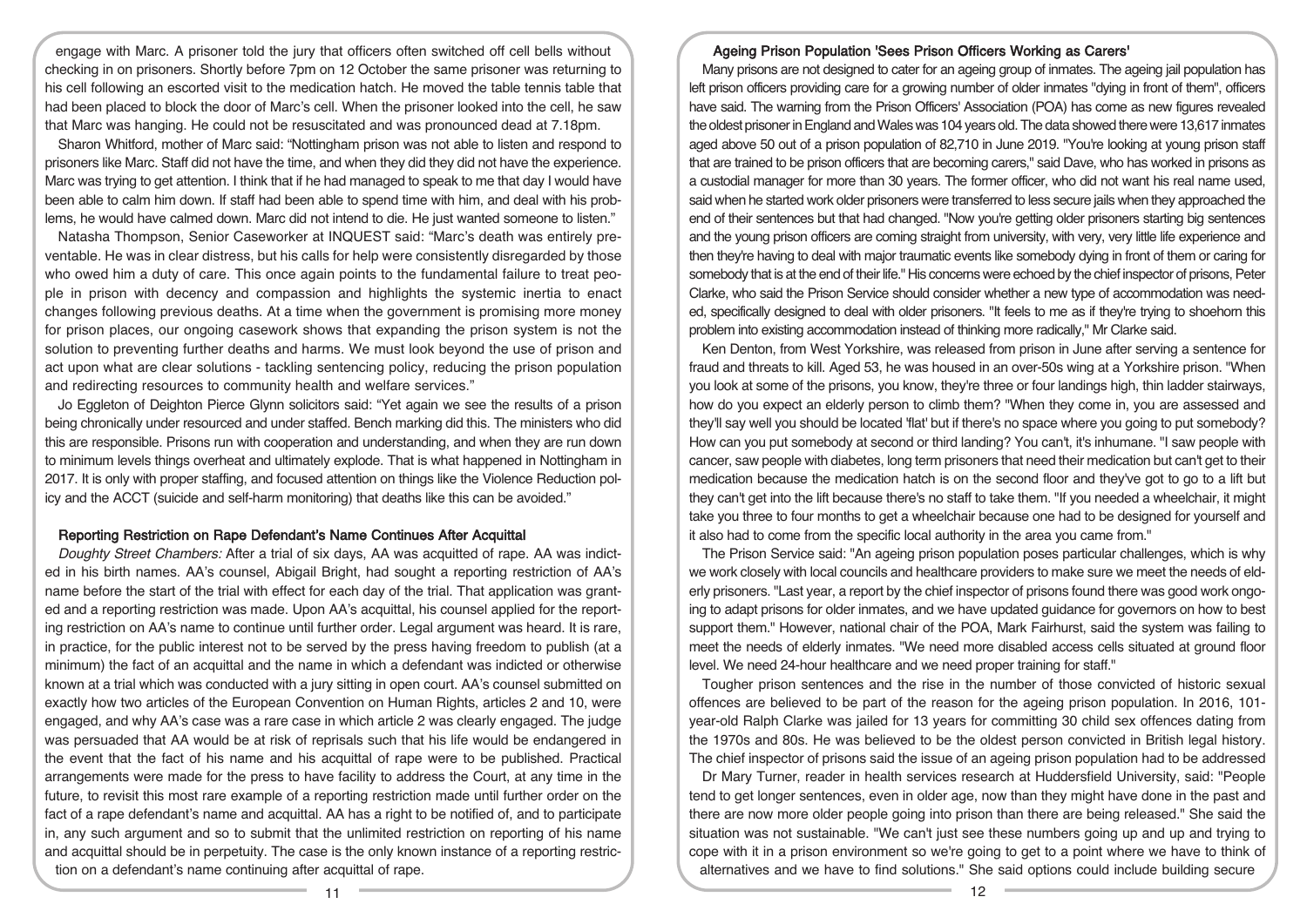care homes and considering alternatives to custodial sentence for older offenders. Mr Clarke warned the number of men over 50 being held in jails would rise to more than 14,000 by 2022, representing 17% of the prison population "The Prison Service has so far has said that it's not going to develop an overall strategy to deal with this issue," he said. When prisoners get older, less capable physically or infirm, they don't provide an escape risk, they still have to be held in custody very often and it's not to say they wouldn't present a risk to the public if they were completely at liberty. But the question is do they need to be held still in levels of security which are not needed for their physical capabilities and which inevitably are very expensive as well?"

## Judges, Judged to be Injudicious

Three judges face disciplinary charges after a night of revelry ended with two of them being shot outside of fast food restaurant White Castle. Judges Andrew Adams and Bradley Jacobs had been drinking with Judge Sabrina Bell in Indianapolis on the first evening of a judicial conference. The trio had intended to go to a strip club but ended up at a White Castle as the club was closed, The Washington Examiner reports. While they were standing outside, two men in an SUV drove by and shouted at the group, causing Bell to give them the middle finger. Brandon Kaiser and Alfredo Vazquez, the men in the SUV, then allegedly got into a fight with the male judges. Kaiser shot Adams, according to court documents, and "went over to Judge Jacobs and Vazquez and fired two more shots at Judge Jacobs in the chest" before running off. Bell admitted her role in the incident. She said: "I'm not denying that I said something or egged it on because I drink." "I mean I fully acknowledge that I drink and get mouthy, and I'm fiery and I'm feisty, but if I would have ever thought for a second that they were gonna fight or that that guy had a gun on him, I would never, never," she added. Adams was given a one-year suspended sentence after pleading guilty to a misdemeanor battery charge, while Jacobs returned to his role in Clark County. All three judges, however, now face misconduct charges.

## Emma-Jayne Magson Needs Your Support – Solidarity Demonstration

9.30am, Tuesday 19th November 2019, Royal Courts of Justice London: Emma was convicted of the murder of her violent partner, in November 2016 and sentenced to life imprisonment. She met James not long after the end of her relationship with a previous abusive partner. On Tuesday 19 November 2019 the Court of Appeal will hear evidence in support of Emma's renewed appeal. We have sought fresh evidence from the psychiatrists who met with Emma before her trial; their evidence was not presented to the jury. Both these experts agree that Emma was suffering from an Emotionally Unstable Personality Disorder and that the partial defence of Diminished Responsibility should have been available to her at trial as she suffers from a personality disorder. This personality disorder stems from Emma's childhood experiences of domestic abuse in the family home, of neglect, of maternal illness, bullying and the death of her sister. None of this background was explored at trial. In addition we have explored the possibility that Emma is on the autistic spectrum. We instructed a Clinical Psychologist and Neuropsychologist to assess Emma and she is of the opinion that Emma suffers from a Pervasive Developmental Disorder Not Otherwise Specified (PDD-NOS). This is a residual diagnostic category on the autistic spectrum. Had this been known at trial then it is possible that Emma would have had the support of an Intermediary to enable her to participate effectively. As it was, she was, arguably, at a disadvantage in understanding the events unfolding at trial. As Emma did not give evidence at her trial. She did not talk about her experience of domestic abuse, both as a child witness and an adult victim. If her appeal is successful then her voice may be heard. Please come and show your support - Justice for Women

## List Of Police/Police Employees Sacked, Charged, Convicted of an Offence 2009 To 2019

Huyton Freeman was unlawfully arrested in 2009, fucked about by arresting officers, eventually cleard. In June 2010, Merseyside Police admitted liability for unlawful stop, unlawful imprisonment and assault with regard to the first unlawful arrest. In May 2011, Sgt Charlie Tennant, the Officer who kidnapped and assaulted him was sacked. In October 2013 Joanne Kelly an Officer who assisted Charlie Tennant in the assault and kidnap was also sacked In Sept 2012, accepted an out of court settlement from Merseyside Police for their unlawful arrest May 27th 2009. In June 2013 accepted another out of court settlement from Merseyside Police for their unlawful arrest 23rd November 2009. Decided, it was not enough, set out to compile a list of all Police officers, who had been arrested/charged/ convicted/jailed and the information was in the pulbic domain. Todate he has listed over 700 of these.

## NI: Prosecution of Woman Who Bought Abortion Pills for Daughter Dropped

Irish Lega News: The prosecution of a woman who bought abortion pills for her teenage daughter has been formally dropped following the decriminalisation of abortion in Northern Ireland. Belfast Crown Court formally discharged the mother from prosecution on two charges of unlawfully procuring and supplying the abortion drugs, mifepristone and misoprostol, with intent to procure a miscarriage, contrary to the Offences Against the Person Act 1861. Under section 9 of the Northern Ireland (Executive Formation) Act 2019, sections 58 and 59 of the 1861 Act have been repealed in Northern Ireland. According to guidance published earlier this month, no police investigation may be carried out, and no criminal proceedings may be brought or continued, in respect of an offence under sections 58 and 59 of the Act, regardless of when an offence may have been committed. Jemma Conlon, senior solicitor at Belfast-based Chambers Solicitors, said: "This is of immense relief for my client who now finds herself free from the burden of this prosecution that has been in her life for six years. It is a day that she will forever remember and a day that allows her to move on with her life privately."

## 2019 - CCRC are they 'Duking the Stats'?

['Duking the Stats', making it look like you have achieved something, when, you have not.]

So far this year the CCRC have made thirteen Referrals to the CoA, of these, five served less than six months in prison, and two served no time at all.

Seven of this year's referrals, all more than entitled to have appeals did not necessitate the massed guns of the CCRC!

Five of these are very simple: Immigration offences, charged with failing to produce an immigration document, contrary to section 2(1) of the Asylum and Immigration (Treatment of Claimants) Act 2004. Should have been entitled to rely on the statutory defence under section 2(4)(c) Asylum and Immigration (Treatment of Claimants) Act 2004, and that that defence would have succeeded.

Several of these referrals to the CCRC were made by leading UK Immigration Solicitors, who could have made the appeals of their own volition. The CCRC should have refused the referrals and told them to make the appeals themselves!

Now the CCRC have said they will trawl convictions of anyone arrested by Detective Sergeant Ridgewell in the seventies ( his usual tactic was to confront young black men at Tube stations and accuse them of theft as well as assaulting police officers if they resisted arrest).

Well and good, but would the CCRC's priorities be bettered served by getting on with dealing with the hundreds of cases already on their books. Many of whom are doing serious time.

MOJUK or anyone else for that matter, should not infer that the CCRC are "Juking the Stats"